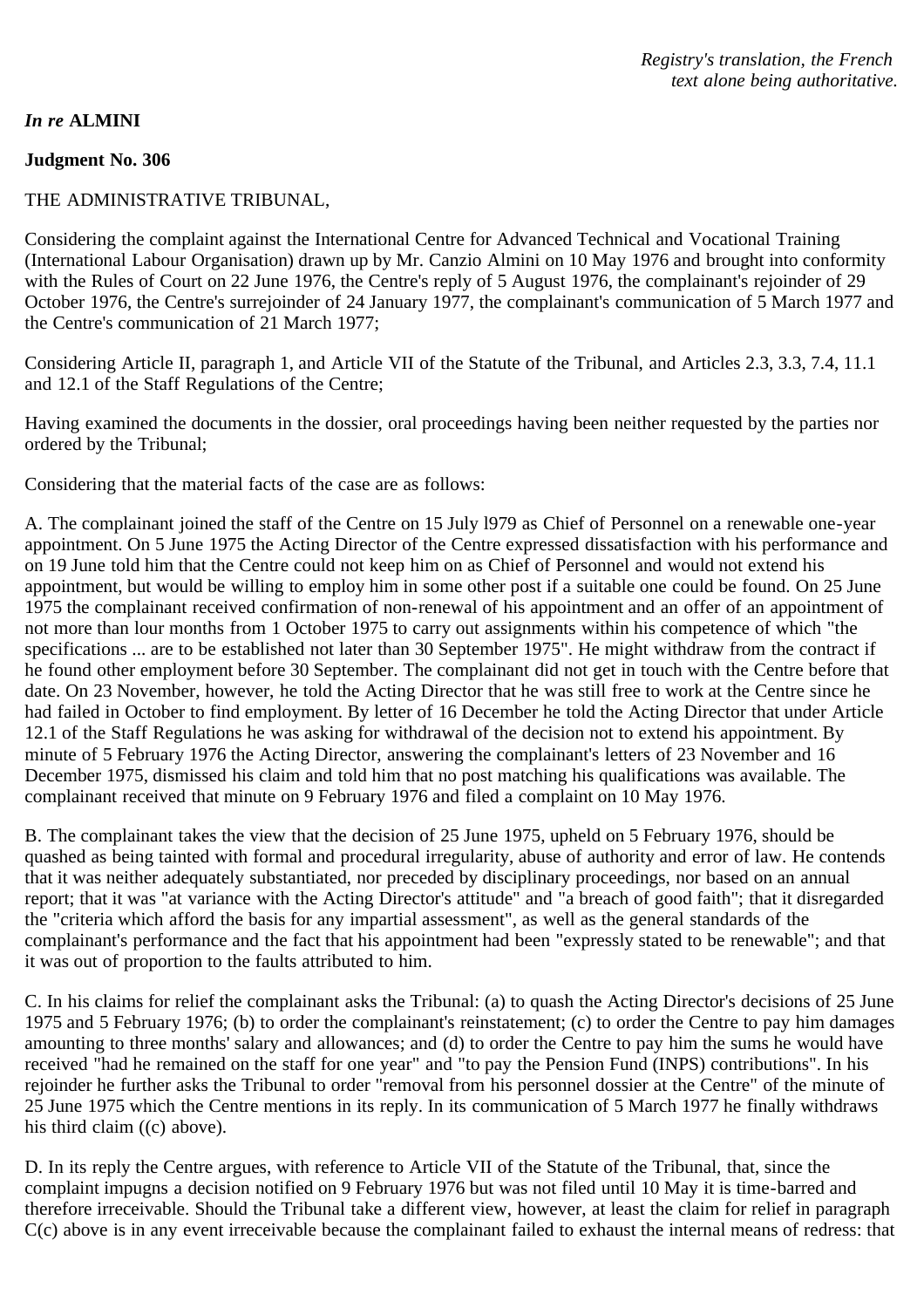claim did not form part of the appeal of 16 December 1975 and the Centre took no final decision on it. The Centre concedes, however, that his subsidiary claim for damages is receivable "in so far as it replaces his claim for reinstatement". As to the merits, the Centre argues that, having been taken by the Acting Director, the decision not to extend the complainant's appointment was certainly taken by the competent authority; that it is not tainted with any formal or procedural irregularity; that it reveals errors neither of law nor of fact; that there was no abuse of authority; and that no clearly mistaken conclusions were drawn from the dossier.

H. Since in the Centre's view the decision is tainted with none of the flaws which entitles the Tribunal to review decisions of that kind, the Centre asks the Tribunal (a) to declare the complaint irreceivable; (b) subsidiarily, and in any event, to declare the complaint irreceivable in so far as the complainant claims damages over and above reinstatement, on the grounds that no such claim was made in the internal proceedings; and (c) further subsidiarily, to dismiss the complaint.

## CONSIDERATIONS:

As to the receivability of the complaint:

According to Article VII of the Statute of the Tribunal a complaint shall not be receivable unless it was filed within ninety days after the decision impugned was notified to the complainant, that decision is final and the internal means of resisting it have been exhausted.

It appears from the documents in the dossier that the decision impugned by the complainant was notified to him on 9 February 1976. The ninety-day time limit expired on 9 May 1976. But 9 May was a Sunday and the complaint, having been registered by the Registrar on 10 May, is receivable.

As to the lawfulness of the impugned decision of 25 June 1975:

On leaving the International Centre for Advanced Technical and Vocational Training in Turin its former Director, on 30 August 1974, made the following report on the complainant: "I have been highly satisfied with Mr. Almini's performance. His work was fairly novel for him, but he has shown all the qualities I was looking for - competence, tact, good humour, understanding of human situations and problems, and loyalty to the Centre. I congratulate him on his first, very promising year, thank him for his services and offer him best wishes for his future career".

On 25 June 1975 the Acting Director of the Centre wrote to the complainant: "This confirms the information I have given you in several meetings earlier this month that I am unable to extend your contract beyond its present expiry date of July 31, 1975."

What makes it all the harder to account for such a difference in assessment within the space of ten months is that there is not a single document in the dossier which reveals the true reasons and no particular fact which explains why the assessment of the complainant was so utterly different.

The representative of the Director of the Turin Centre contends: "In this case the reason for the decision not to renew the appointment is that the Acting Director felt that his Chief of Personnel was unfit for his post, had too low an output and let matters drift so that problems arose in relations with the staff". But that explanation of the impugned decision is belated and amounts to mere allegations which are not borne out by any document in the dossier.

Hence, although the impugned decision cannot be said to have been taken for reasons contrary to the interests of the Centre, it is clear at least that the decision drew clearly mistaken conclusions from the facts and should therefore be quashed.

## DECISION:

For the above reasons,

1. The decision dated 25 June 1975 of the Director of the International Centre for Advanced Technical and Vocational Training in Turin and the confirmatory decision of 5 February 1976 are quashed.

2. Mr. Almini is reinstated in his former post in the Centre. Should reinstatement prove impossible or undesirable